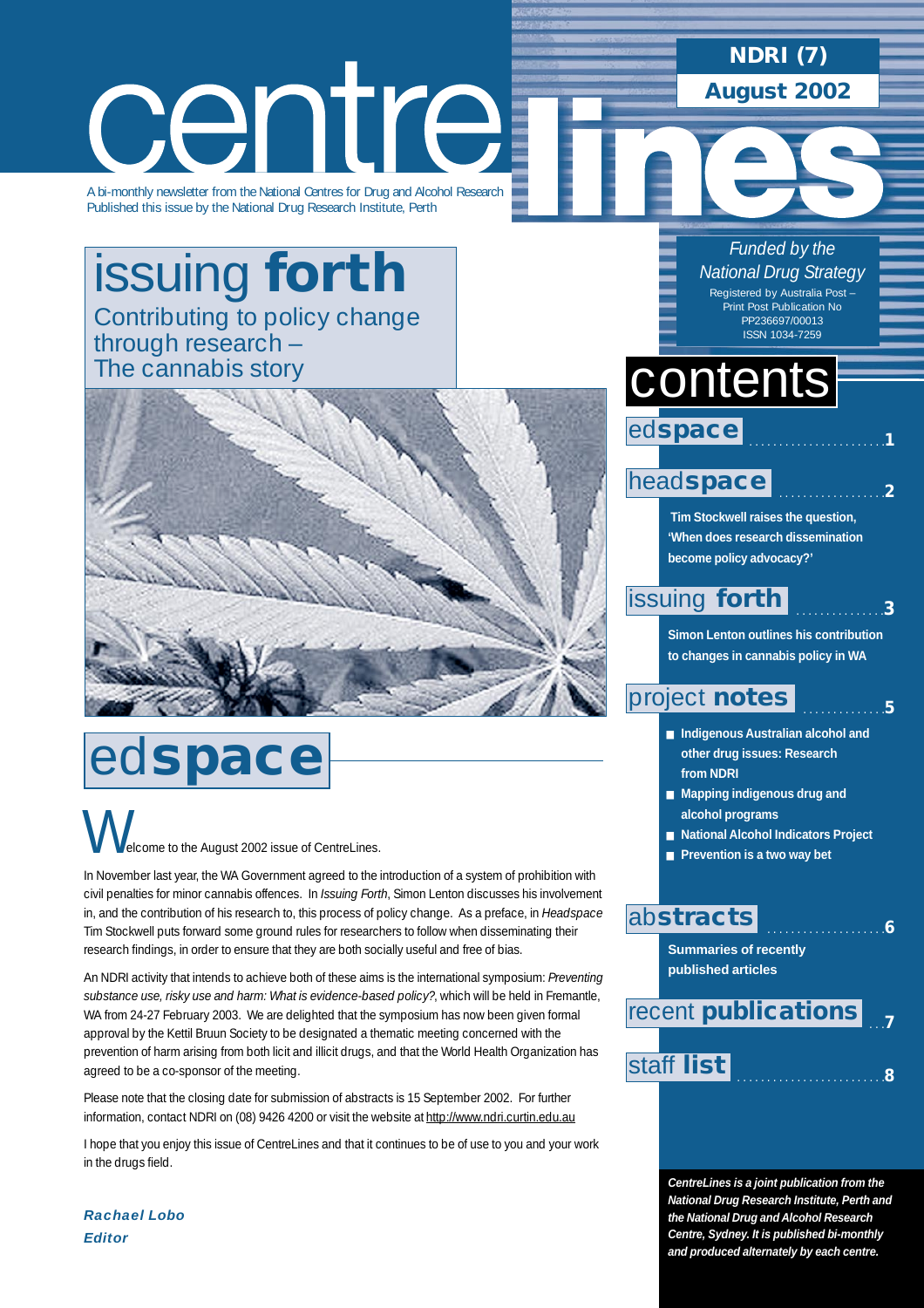# <span id="page-1-0"></span>centre lines

# head**space**

### When does research dissemination become policy advocacy?

I is all drug researchers I know, I happ<br>to care about the impact of drugs on<br>people and society. In the same way the<br>am sure, virtually all branches of the social ike all drug researchers I know, I happen to care about the impact of drugs on people and society. In the same way that, and medical sciences are populated by scientists who value the improvement of social conditions and/or treatments for diseases. Without such values, it is hard to imagine not only why so many people would be motivated to do the difficult and demanding work required, but also how the work would be usefully directed for practical benefit. However, since we of all groups must be impartial and objective in our assessments of data and consideration of rival hypotheses, it is important to periodically examine our own motives. If nothing else, the first thing an external vested interest group may do when research findings are inconvenient is to question the motives of the researchers and insinuate bias and partiality. How do we guard against this possibility?

I raise these issues in the context of Simon Lenton's *Issuing Forth* article, which describes some of the interactions that have occurred between research and cannabis policy formation in Australia. I do so because I am acutely aware that Simon's work has not only been excellent from a scholarly perspective but also because of how effectively he was able to bring it to the attention of the WA Drug Summit organisers, delegates and our elected representatives. Had he not done so, his work would have merely gathered dust on various library shelves. Instead he has ensured that a set of alternative models for cannabis legislation and enforcement are clearly defined along with a set of mostly testable assumptions and issues that recommend one model over another. He has provided a framework in which we can locate such key questions as: what will happen to levels of cannabis use in the Australian population if we move from criminal to civil penalties? What are the relative social costs of these main alternative systems? Does the application of criminal penalties deter future use? How serious are the health and social consequences of cannabis use anyway? Having done so, doubtless some will say Simon has become a policy advocate. My own

experience has been that if researchers do not make the effort to promote research findings to policy makers, they will usually be ignored. It becomes necessary, therefore, to operate with some ground rules when we disseminate our findings outside of the academic journals.

The first ground rule must be that the arguments and information we provide to policy makers and the public is research-based. Ideally, that research should be published in respected academic journals, though the timeframe for doing this is often long and would result in the policy process being held up. However, it is vital that we maintain two parallel streams of public communication (i) to policy makers by way of commissioned research, prompt technical reports with good executive summaries, media releases, easy to read bulletins, this research newsletter and public presentations (ii) to the research community by way of peer reviewed journals, books published by recognised publishers and contributions to scientific meetings. In this way we can strive to maintain both policy relevance and scientific integrity.

A second ground rule is that we must be fully cognisant of research from other centres both in Australia and overseas. We must represent a broad range of that work and not only promote our own. Active contributions to international literature reviews and collaborations with other researchers and research groups are vital for ensuring that the best available evidence is utilised from wherever it may have been produced.

Simon's work<sup>1</sup> has clearly complied with both of these first two ground rules.While there are other issues to consider, I will confine myself to one final recommendation: That we are always open to changing our mind if the evidence demands this. I am proud to say that there are major alcohol policy issues on which I have changed my mind at least twice! One is the issue of longer trading hours and whether these impact adversely on public health and safety. I used to accept that was the case uncritically, then in 1993 I reviewed the evidence and concluded that it was weak. More recent work

overseas and here at NDRI has again reversed my view on

this2. Similarly with the issue of whether alcohol provides protection against heart disease – I am currently of the view that we need a much more careful and sceptical appraisal of the evidence due to what may be major weaknesses in the relevant epidemiological studies<sup>3</sup>. In the same vein, Simon has established a rigorous process for evaluating potential benefits and costs of the proposed decriminalisation of cannabis laws. The results of that research (assuming it can be completed) may change some of the recommendations we make to policy makers for cannabis law reform.

So, my answer to the question posed at the outset is: the moment you begin to target policy makers with research findings, you are engaging in a form of policy advocacy. This is essential work, however, for applied researchers though we should spend more time collecting the evidence than we do advocating policy based on the outcomes. So long as we retain critical awareness of our methods, allow our peers to critique these and are open to changing positions if the evidence demands it, then this is the most socially useful form of research dissemination possible.

#### *Tim Stockwell*

# References

- <sup>1</sup> **Lenton, S., Heale, P., Erickson, P., Single, E., Lang, E. and Hawks, D.V.** (2000) *The regulation of cannabis possession, use and supply: A discussion document prepared for the Drugs and Crime Prevention Committee of the Parliament of Victoria. Monograph No. 3.* National Drug Research Institute, Curtin University of Technology, Perth, Western Australia.
- <sup>2</sup> **Chikritzhs, T. and Stockwell, T.R.** (2002) The impact of later trading hours for hotels on levels of violence. *Journal of Studies on Alcohol* (In Press)
- <sup>3</sup> **Fillmore, K.M., Kerr, W.C. and Bostrum, A.** (2002) *Changes in drinking status, serious illness and mortality.* Paper presented at Kettil Bruun Society Annual Symposium, Paris, June 2002.

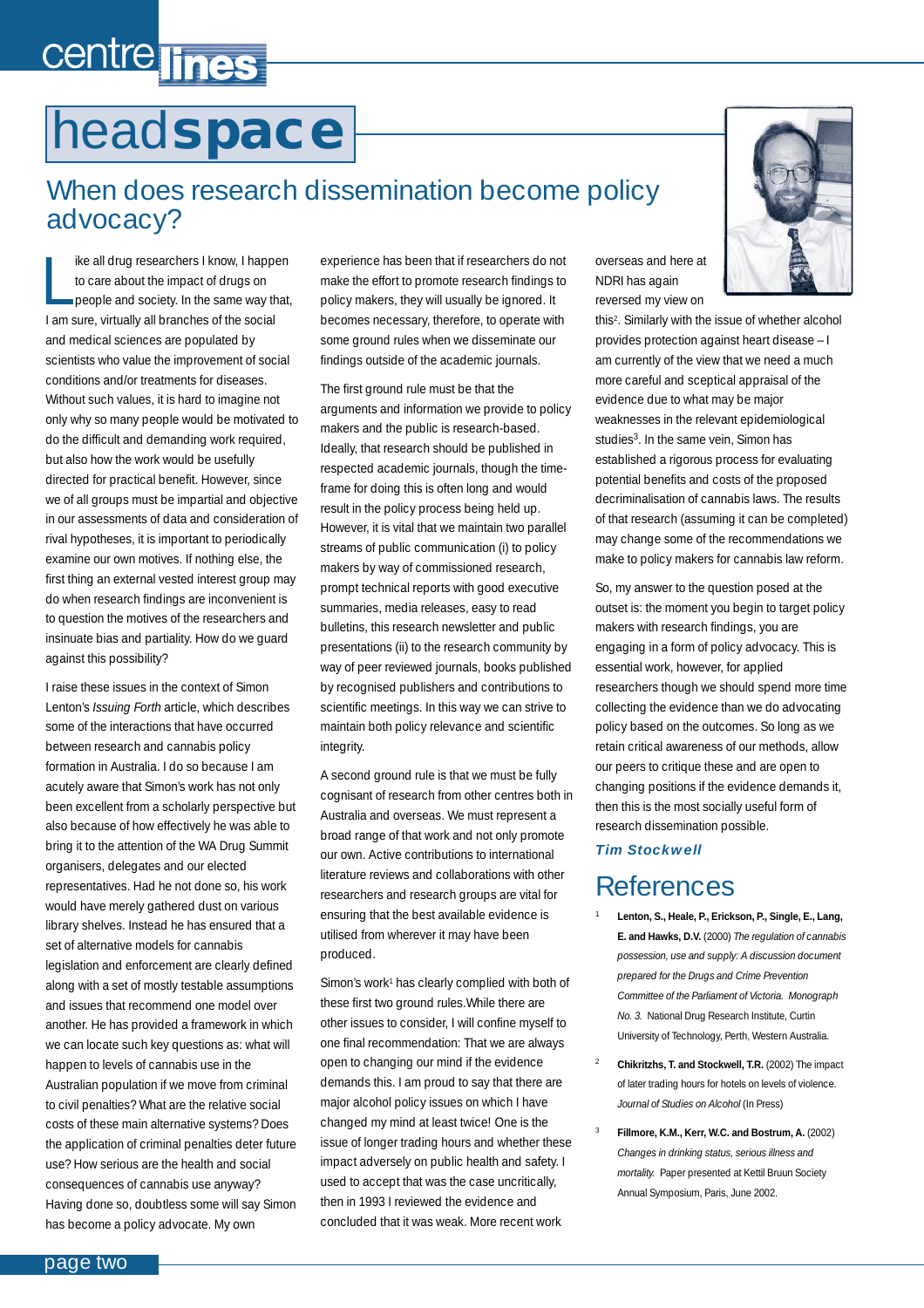# <span id="page-2-0"></span>issuing **forth**

### Contributing to policy change through research – The cannabis story

nlike treatment research, which has a clear<br>audience of potent 'agents of action' in the<br>form of treatment service providers, the audience of potent 'agents of action' in the form of treatment service providers, the agents for implementing drug policy research (policy makers, legislators, politicians) are far less accessible. Typically, they are not seekers of research findings, they have limited expertise in how to read such findings, and they are not, by their nature, 'research practitioners'. Furthermore, the levers of policy change, which research findings might be able to influence, are difficult to pull, and are subject to many other competing forces, not least of which is the political process.

The impact of research on drug policy needs to be evaluated over a long time period. Implementation of policy change is rarely a smooth incline of improvement, but rather hills and dales and long plains, where seemingly very little improvement happens. Additionally, when windows-ofopportunity for changing drug policy open, they rarely stay open for long. The following story of NDRI's involvement in evidence-based policy recommendations for minor cannabis offences demonstrates many of these themes.

Australia has a long and internationally recognised history of research on cannabis law. Publications by researchers such as Sarre, Christie, McDonald, Atkinson, Sutton, Ali, Hall, Donnelly, Weatherburn, Sanson-Fisher, Makkai, McAllister, and others including NDRI staff have provided a considerable body of evidence on cannabis law in Australia.

In May 1999 NDRI finalised a report entitled: *The regulation of cannabis possession, use and supply*<sup>1</sup> for the Drugs and Crime Prevention Committee of the Parliament of Victoria. The report summarised the Australian and international literature on legislative options for cannabis and, as requested, made recommendations as to the most viable and appropriate options for Victoria. The recommended model was one of *prohibition with civil penalties which incorporated cautioning*. However, while the report was being considered, an election was called by the Liberal Kennett Government, and the process of cannabis policy review in Victoria was put on hold.

It was not until November 1999 that the new Victorian Labor Government appointed a Drug Policy Expert Committee, chaired by Professor David Penington, who had also headed the previous Government's Premier's Drug Advisory Council. Unfortunately, by the time the NDRI report was finally approved by the new

Government for release in April 2000, the Victorian cannabis reform policy window was probably closing, if not already closed.

The new Government appeared to have gone quiet on its drug law reform agenda in the wake of two events. A community consultation process on the proposed establishment of a Supervised Injecting Facility had led to a great deal of community opposition that was extensively covered in the media. Also, there was a great deal of concern about the role of cannabis use in psychosis, following an international conference in Melbourne in February 1999.

However, there was considerable interest in the publication from elsewhere, including the Western Australian branch of the Australian Labor Party, who were in opposition, and were formulating their drugs policy in preparation for an election the following year.

In February 2001, the Labor Party was elected to government in WA with a policy platform which included the intention to hold a community drug summit and to introduce a system of *prohibition with civil penalties* for minor cannabis offences (see box below).

Given the prevalence of cannabis use throughout the community, and given that criminalising its use apparently fails to provide any real deterrence, the adverse effects of continuing with this policy need to be given serious consideration. If criminal penalties do not act as a deterrent but do have a range of negative effects, and if the community does not wish to have the personal use of cannabis legalised, the options of the civil penalty, or expanding the current Government's cautioning system, may be acceptable and logical alternatives.

We propose a decriminalised regime which would apply to possession of 50 grams of cannabis or less and cultivation of no more than two plants per household. A person who admitted to a simple cannabis offence would be issued with a cautioning notice as a first offence, be required to attend an education and counselling session for a second offence or, in lieu of accepting that option, face a fine as a civil offence, and be fined for any subsequent offence. Possession and cultivation of cannabis would not be legalised.

(Australian Labor Party WA Branch, 2001)



The new

Summit and approach to drugs as 'evidence based' and through some of the processes before and during the summit there was an opportunity for NDRI researchers to feed in the results of research and literature reviews we had performed on cannabis and other drug policy. Unlike drug summits held elsewhere in Australia, the majority of delegates to the WA summit were members of the public. Consistent with some of the practices used for citizen juries it was decided to advertise for the 100 delegates. There were 80 delegate places from the general community and 20 places for persons involved in illicit drug related policy, service delivery or research.

The WA Community Drug Summit was held from August 13 to 17 2001, and made 45 recommendations which were endorsed by the majority of delegates. One of its recommendations passed by the 100 community delegates (72 for, 27 against, and 1 abstention) was:

#### Recommendation 39

"For adults who possess and cultivate small amounts of cannabis the government should adopt legislation that is consistent with prohibition with civil penalties, with the option for cautioning and diversion".

This should also address:

- Education for the public re the health risks of cannabis and the laws that apply to the drug
- The evaluation and monitoring of the impact of this legislation on patterns of use, harms and the drug market
- The re-affirmation of relevant responsibilities and legislation re preventing intoxication while driving, or operating machinery

(The Western Australian Government, 2001,  $p.13$ <sup>2</sup>

On 27 November 2001, the Government released its response to the recommendations of the Drug Summit<sup>3</sup>. It accepted all but one (dealing with a supervised injecting facility) of the 45 recommendations. It also set up a *Ministerial Working Party on Drug Law Reform* to provide advice on how the recommended cannabis and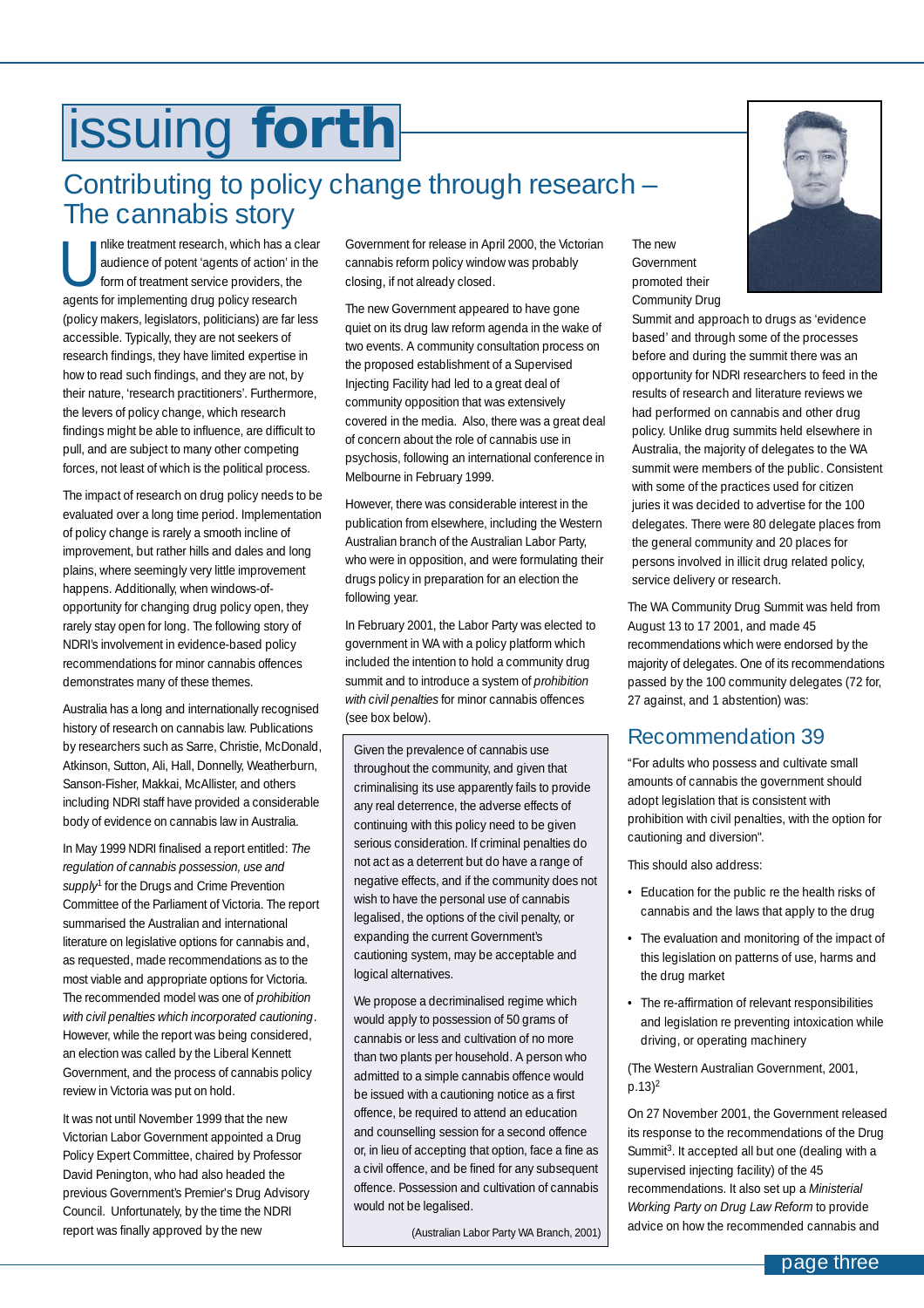# centre lines

other drug law reforms could be implemented. The eight-member working party is chaired by a WA Law Society representative and includes representatives of the WA Police Service, a justice official, a medical practitioner, a drug researcher, and staff from the new Drug and Alcohol Office. I was lucky enough to be the drug researcher appointed. The working party presented its report to the Minister of Health at the end of March 2002, after which it was considered by Cabinet<sup>4</sup>. On 25 May 2002 the report was released to the public. The Government endorsed all of the recommendations in the report for a scheme of *prohibition with civil penalties* for minor cannabis offences, but excluded hydroponic cultivation of cannabis plants from the infringement notice scheme. The proposal has now been referred to the parliamentary drafts people, and the Minister hopes to have the scheme before Parliament and in place by the end of the year.

The main features of the *prohibition with civil penalties* scheme recommended to the WA Government by the Ministerial Drug Law Reform Working Party are:

- Persons found to be in possession of less than 30 grams of cannabis or no more than 2 plants, will be eligible for an infringement notice.
- Offenders who receive an infringement notice will be required to, within 28 days, pay their penalty (between \$100 and \$200), or complete a specified cannabis education session.
- Police will lay criminal charges against those persons who attempt to flout the intention of the scheme, for example by engaging in cannabis supply, even if they are only in possession of amounts otherwise eligible for an infringement notice.
- There will be tougher thresholds for dealing, down from 100 grams or 25 plants to 100 grams or 10 plants.
- Suppliers of smoking paraphernalia, such as water pipes or bongs will be required to display information about cannabis, its health effects and the laws, and will not be permitted to sell to juveniles.
- People who possess hash or hash oil, the most potent forms of cannabis, will not be eligible for an infringement notice and will be charged with a criminal offence.
- Juveniles are not eligible for an infringement notice under the proposed cannabis scheme but can be cautioned and directed to intervention programs.
- Comprehensive education will be provided for the general public, school children and cannabis users about the health effects of cannabis and the laws which apply to it, emphasizing the point that cannabis possession and use remains illegal.
- The scheme will be subject to ongoing monitoring and review.

NDRI has received initial funding from the National Drug Law Enforcement Research Fund (NDLERF) for the first year of a three-year project to evaluate the impact of changes to cannabis law in WA on cannabis use and related harm. The study consists of seven substudies, four of which will entail data collection before, and 18 months after, the proposed changes are implemented. The substudies will address impacts on: (1) The general public: cannabis use, attitudes, knowledge; (2) Regular cannabis users: use, attitudes, knowledge; (3) The drug market: price, potency, availability, source (self supply, dealer

supply, etc); (4) Apprehended offenders: use, attitudes to the law and social impacts; (5) Law enforcement: trends in activity; attitudes and practices; drug market perceptions; (6) Health effects: drug treatment seeking, serious road injuries, psychosis and violence; and (7) Impacts on school students and teachers: use, attitudes, knowledge.

The study will be unique in documenting the changes from a scheme of *prohibition with cautioning for first offenders*, to a scheme of *prohibition with civil penalties*. Importantly the prospective pre-post design will enable stronger conclusions to be drawn about the relative effectiveness of these models for cannabis regulation.

#### *Simon Lenton*

### References

- 1. **Lenton, S., Heale, P., Erickson, P., Single, E., Lang, E. and Hawks, D.V.** (2000) *The regulation of cannabis possession, use and supply: A discussion document prepared for the Drugs and Crime Prevention Committee of the Parliament of Victoria. Monograph No. 3*. National Drug Research Institute, Curtin University of Technology, Perth, Western Australia.
- 2. **The Government of Western Australian** (2001) *Community Drug Summit Recommendations*. Perth: The Government of Western Australia.
- 3. **The Government of Western Australia** (2001) *Community Drug Summit Recommendations - The Government's Response: 'Putting People First'*. Perth: The Government of Western Australia.
- 4. **Prior, J., Swensen, G., Migro, J., Tomassini, R., Marshall, A., Lenton, S., Allsop, S., Sim, M.** (2002) *Implementation of a scheme of prohibition with civil penalties for the personal use of cannabis and other matters - Report of the Working Party on Drug Law Reform to the Minister for Health*. Perth: Drug and Alcohol Office, Health Department of WA.

### International Research Symposium:

### **PREVENTING SUBSTANCE USE, RISKY USE AND HARM: WHAT IS EVIDENCE-BASED POLICY?**

24 – 27 February 2003, Esplanade Hotel, Fremantle, Western Australia

#### **CLOSING DATE FOR SUBMISSION OF ABSTRACTS IS 15 SEPTEMBER 2002**

**For further information please contact the National Drug Research Institute on (08) 9426 4200 or visit the website at http://www.ndri.curtin.edu.au**

**A Kettil Bruun Society Thematic Meeting sponsored by the World Health Organisation, Commonwealth Department of Health and Ageing, and Drug and Alcohol Office of Western Australia**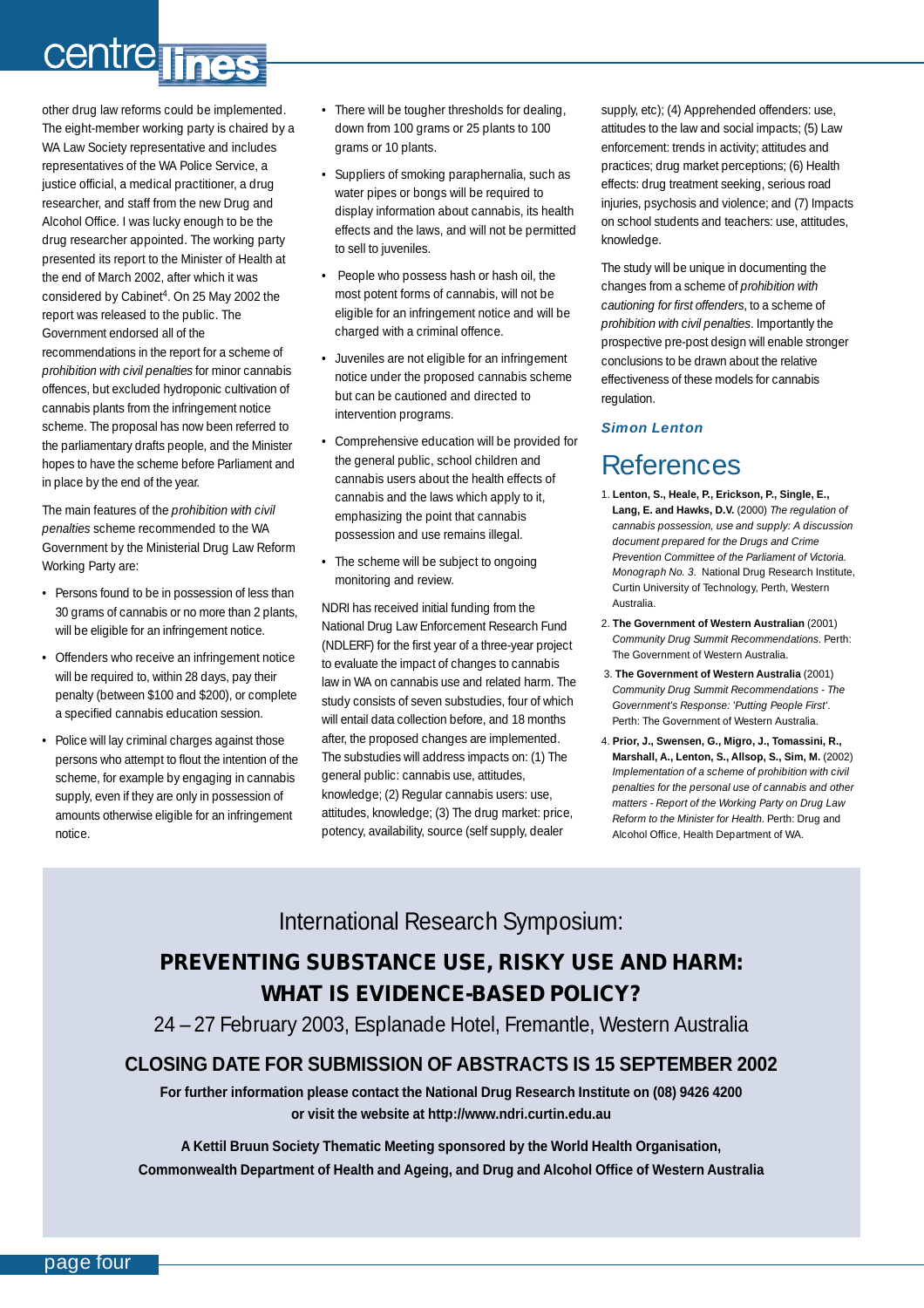# <span id="page-4-0"></span>project **notes**

Indigenous Australian alcohol and other drug issues: Research from the National Drug Research **Institute** 

#### *Dennis Gray and Sherry Saggers*

The National Drug Research Institute and the Office of Aboriginal and Torres Strait Islander Health (OATSIH) have jointly released a book entitled *Indigenous Australian Alcohol and Other Drug Issues: Research from the National Drug Research Institute.* The book, which collects a number of research reports produced by NDRI, was funded by OATSIH. The aim of the book is to more widely disseminate, in an accessible form, the results of research into Indigenous Australian alcohol and other drug issues conducted by the Institute.

Staff from NDRI have produced about thirty percent of all research and evaluation publications on Indigenous Australian alcohol and other drug issues in the past ten years. Where they directly involve particular communities, the findings of these projects have been disseminated at a local or regional level. The results have also been published in academic journals and books, but these have limited circulation.

Numerous reviews – including the Review of the Commonwealth's Aboriginal and Torres Strait Islander Substance Misuse Program and the report of the National Aboriginal Health Strategy Working Party – have emphasised the need for more widespread dissemination of information about successful interventions and of research results. Production of this book reflects the commitment of both NDRI and OATSIH to address this need.

The book contains six chapters on primary research projects, seven chapters on review or secondary research projects, and an introductory chapter that discusses common issues and the themes underlying the research. All of the primary research projects were undertaken in collaboration with, or were requested by, Indigenous community controlled organisations. Of the six primary research projects, Indigenous research personnel were employed on four and Indigenous personnel were co-authors of three of the articles reporting on them. The chapters cover the areas of: supply and consumption of alcohol and strategies to address excessive consumption and related harms (including licensing controls); issues in evaluation and evaluation of particular interventions; and theories of use and intervention.

The book will be disseminated free-of-charge to all organisations working in the Indigenous substance misuse field. It is hoped that the book will provide communities with information about what others are doing and assist them in their efforts to provide improved alcohol and other drug services for their members.

#### Mapping indigenous drug and alcohol programs

#### *Dennis Gray, Brooke Sputore, Anna Stearne, Deirdre Bourbon and Phillipa Strempel*

The National Drug Research Institute was commissioned by the Australian National Council on Drugs (ANCD) to undertake a two phase project, the aim of which was to map the number and nature of alcohol and drug projects that specifically target indigenous people, and to identify projects that could be suitable models for other communities to implement. Phase one of the project, which involved mapping the geographic and demographic distribution of intervention projects conducted in 1999-2000, is now completed. As well as documenting the location of the projects, NDRI believed it was also important to document the availability of financial resources for the implementation of these interventions. Accordingly, total expenditure and per capita expenditure on indigenous alcohol and other drug misuse intervention projects within each ATSIC region were also mapped.

The identification of projects was made possible by using NDRI's *Indigenous Australian Alcohol and Other Drugs Intervention Projects Database*. Additional project data and funding information was provided by all Commonwealth and state/ territory departments that funded relevant projects in 1999-2000 financial year. All organisations thus identified were contacted and the purpose of the project explained. Representatives nominated by the organisations were interviewed by telephone to confirm the data that was obtained, and to seek permission to use these data for the purposes of the project.

It was found that, for the 1999-2000 financial year, a total of 277 alcohol and other drug intervention projects were conducted by or for Indigenous Australians. Of the 277 projects: 48 were primarily non-residential treatment; 33 residential treatment; 57 were prevention projects; 91 were acute interventions; 26 were multi-service project; and the remaining 22 were categorised as other.

There appeared to be no relationship between the number of projects in a region and either population size or the accessibility/remoteness of a region. There was also no correlation

between total expenditure and either estimated resident population or regional accessibility/remoteness.

It was calculated that in the 1999-2000 financial year, in Australia as a whole, \$35,429,530 was directly expended upon alcohol and other drug intervention projects for Indigenous Australians. Direct expenditure on individual projects ranged from \$0 to approximately \$932,000.

Phase two of the project is to commence midyear 2002. The focus will be to identify and document – as a case study – five Indigenous Australian alcohol and other drug interventions projects that exemplify 'best practice', and which could be used as suitable models for the development and implementation of similar projects by other indigenous communities.

#### National Alcohol Indicators Project

#### *Tim Stockwell, Tanya Chikritzhs and Paul Catalano with Susan Donath and Sharon Matthews of Turning Point, Melbourne*

Funded by the National Drug Strategy, the National Alcohol Indicators Project (NAIP) is a nationally co-ordinated project aimed at tracking and reporting on trends in alcohol related harm in Australia at national, state and local levels. A first for Australia, the development of a nationally coordinated source of data on alcohol consumption and related harms has arisen from the need for an efficient monitoring system on alcohol and increasing concern over levels of alcohol related harm in the Australian community. One of the main objectives of the project is to produce and disseminate summary Bulletins which highlight the major points from each research area (ie alcohol-caused morbidity and mortality, alcohol-related serious road injury, drinking patterns, per capita alcohol consumption and alcohol-related violence) which accompanied by technical reports.

The fifth Bulletin in the NAIP series was completed in April 2002 and, for the first time, documented trends in alcohol-related violence for all states and territories of Australia from 1991/92 through to 1999/00. Two main measures of alcohol-related violence were used; health data from hospital admission records and police data regarding serious assaults reported to police. For hospital data, the aetiologic fraction method was applied with updated estimates of these based on English et al (1995). For the police data, the difference between night-time incidents of serious assault (high alcoholrelated) and day-time assault (low alcoholrelated).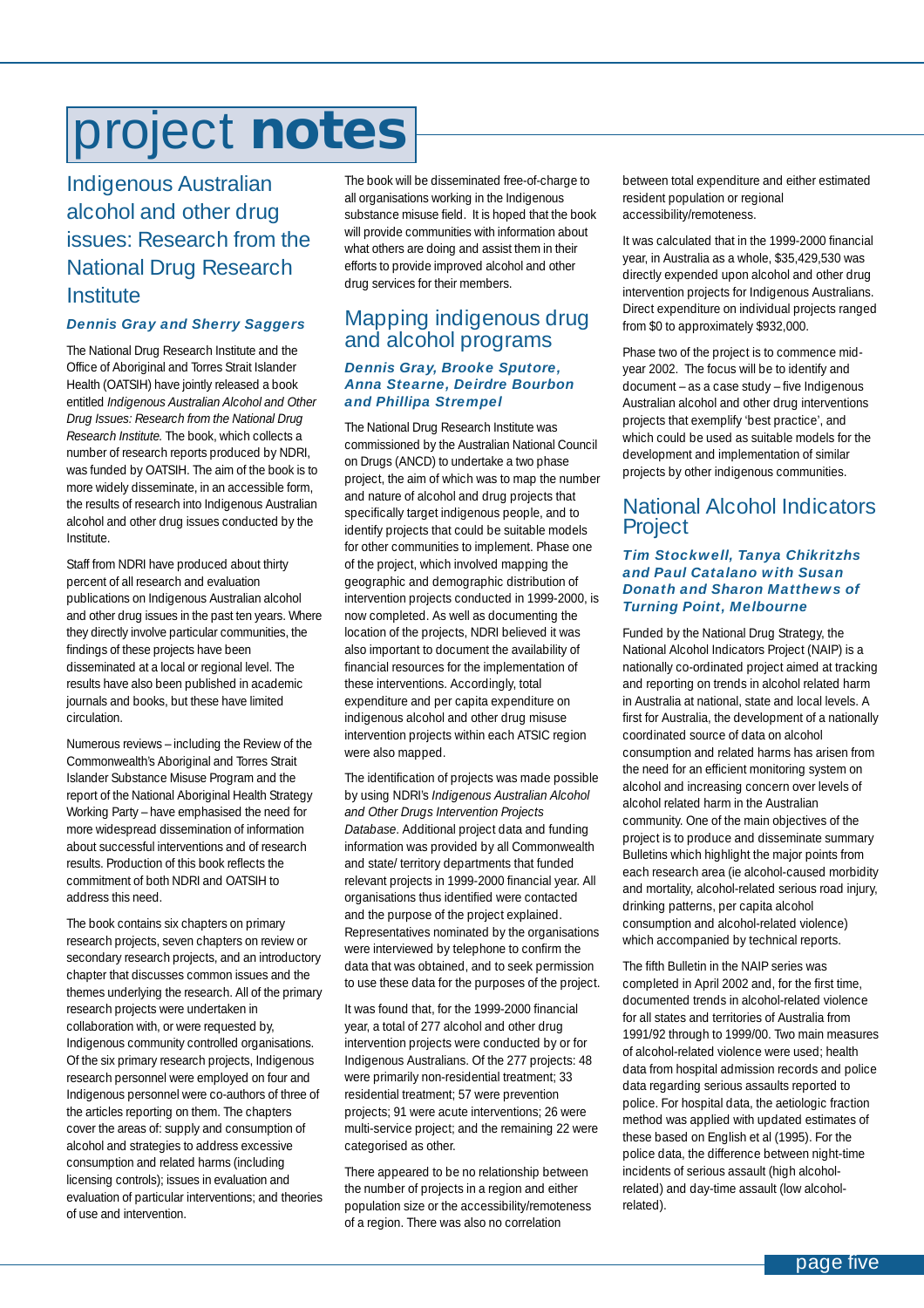# <span id="page-5-0"></span>centre lines

Measures of alcohol-related violence indicated consistently high levels in Australia in the 1990's with an estimated 8,661 people admitted to hospital for injuries caused by violent assault in 1998/99. Seventy four percent of people admitted to hospital with assaultive injuries were male and two-thirds were aged between 15 and 34 years. Non-metropolitan regions had markedly higher levels of violence than metropolitan areas. The Northern Territory had the highest rate of hospitalizations for assault related injuries and also the highest levels of per capita alcohol consumption in the nation. The Australian Capital Territory and Victoria had the lowest levels of hospital admissions for assaultive injury (Vic also had the lowest levels of per capita alcohol consumption of all jurisdictions).

The report highlights the fact that, overall, both hospital and police data on assaults showed that levels of alcohol-related violence have not declined in Australia (at least at the stat/territory level) – despite community concern, the proliferation of Alcohol Accords and the introduction of harm reduction strategies into legislation.

# ab**stracts**

#### Attitudes of novice heroin injectors to non-injecting routes of administration

#### *Susan Carruthers and Wendy Loxley*

#### **International Journal of Drug Policy, 2002, 13, 69-74**

This study aimed to investigate attitudes towards and experiences with heroin use, by means other than injecting, in the West Australian city of Perth. As part of a major study of hepatitis C, injecting and the prevention of hepatitis C, a study group of 65 current drug injectors were invited to describe their experiences with heroin chasing, smoking or snorting, and to discuss their attitudes towards the suggestion that using heroin by non-injecting means could be utilised as a prevention strategy for hepatitis C. Experience with non-injecting (smoking or chasing) for the study group was limited, with less than half having initiated heroin use by noninjecting means and none having sustained the practice. Attitudes towards the promotion of non-injecting methods were largely negative. A small proportion of the study group expressed support for using non-injecting methods for health reason but the majority were dismissive of the idea. The major barriers from the injectors' perspective were seen to be related to cost and drug effect. A pre-existing barrier in Australia to using non-injecting means is the predominance

Copies of all the NAIP Bulletins and their accompanying technical reports can be requested from the National Drug Research Institute.

### Prevention is a two way bet *Susan Carruthers*

The primary aim of the Prevention is a Two Way Bet study was to investigate what hepatitis C positive injectors do in terms of their injecting practices and lifestyle choices to prevent transmitting the virus to those with whom they inject and with whom they live.

The study group consisted of 111 hepatitis C positive, mostly long-term injectors, likely to be unemployed and to have attained 10 years or less of formal education. They were also most likely to have a hepatitis C positive partner or to regularly inject with other hepatitis C positive people.

The study used a combination of qualitative and quantitative research methods and included the creation of hypothetical injecting and needle

sharing situations to which respondents were asked to respond.

The results of the investigation indicate that a major proportion of the study group were prepared to take steps to reduce the risk of transmitting hepatitis C to those with whom they were injecting or living. In addition, they were able to describe the steps they would take given a hypothetical injecting/needle sharing situation. An assessment of the efficacy of the steps described indicated that some would indeed reduce, if not eliminate, the risk. However, other steps described were considered to be flawed in that they relied on the efficacy of secondary measures, such as the cleaning of needle and syringes, or the knowledge of others regarding their serostatus or of the risks involved in sharing. Very few respondents were disinclined to take any precautions although some were willing to allow others to decide what they would do, thus shifting the onus of responsibility.

The results of this investigation will be of most value in the design of prevention resources and the development of peer education.

of salt of heroin which does not lend itself to smoking or chasing. The results of this investigation are discussed in terms of the barriers to the promotion of non-injecting drug use and methods by which such barriers might be overcome to encourage a cultural change from heroin injection to non-injecting means of administration.

#### Implementing a school drug education program: Reflections on fidelity

#### *Nyanda McBride, Fiona Farringdon and Richard Midford*

#### **International Journal of Health Promotion and Education, 2002, 40, (2), 40-50**

A major concern in gaining accurate information about the effectiveness of health education programs, including drug education, is the issue of fidelity of implementation. The School Health and Alcohol Harm Reduction Project (SHAHRP), a longitudinal research study incorporating a series of lessons is used to illustrate fidelity issues. The various methods adopted to optimise and measure the fidelity of SHAHRP implementation served several purposes. Teacher training assisted in skilling and informing teachers about the importance of fidelity rigour, teacher self-report data documented the extent of completion for each activity, assessment of selected activities in

student workbooks provided quantitative information about fidelity, student selfassessment and in-depth interviews with teachers provided insight into teachers and students level of involvement in SHAHRP.

These methods provided a rich amount of data that were then analysed using statistical means, so that implementation could be analysed against other study measures. Descriptive analysis was also undertaken so that deeper understanding of issues effecting implementation could be clearly identified. A balance of measures that meet the research requirements while also maintaining the support and goodwill of school-based staff is necessary for measurement of implementation in naturalistic settings such as schools.

#### Responsible alcohol service: Lessons from evaluations of server training and policing initiatives

#### *Tim Stockwell*

#### **Drug and Alcohol Findings, 2002, 20, (3), 257-266**

Responsible alcohol service programs have evolved in many countries alongside a general increase in the availability of alcohol and a greater focus on the prevention of alcohol related road crashes. They also recognise the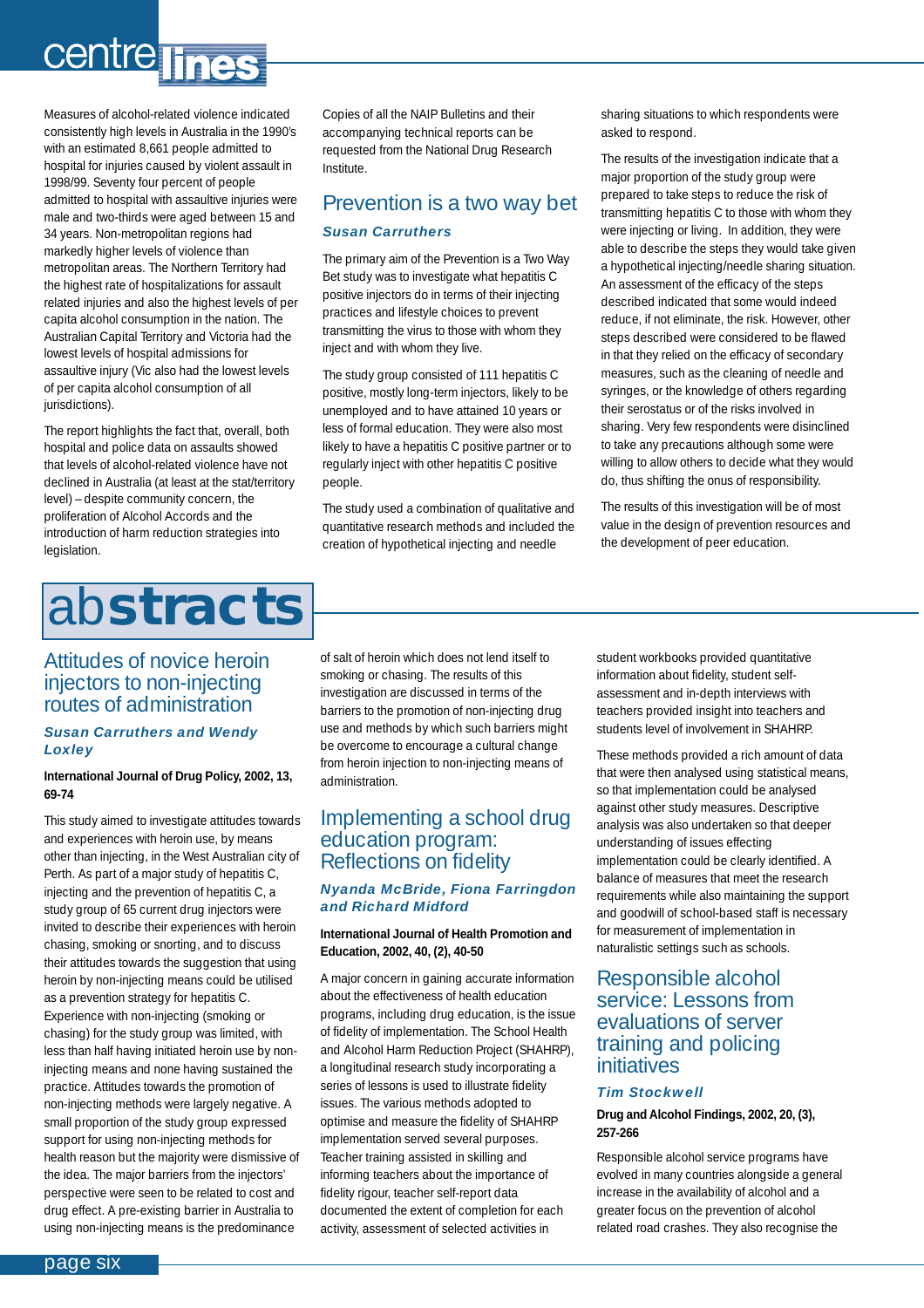<span id="page-6-0"></span>reality that a great deal of high risk drinking and preventable harm occurs in and around licensed premises or as drinkers make their way home. Early US efficacy studies of programs which trained managers and bar staff to limit customers' levels of intoxication and prevent drink driving showed promise. Studies of effectiveness of these programs in the wider community and in the absence of the enforcement of liquor laws, found little benefit. The data will be interpreted as suggesting that, in reality, skills deficits in the serving of alcohol are not a significant problem compared with the motivational issue for a commercial operation of abiding by laws that are rarely enforced and which are perceived as risking the goodwill of their best customers. Australian, UK and US experiences with liquor law enforcement by police will be discussed along with outcomes from the Australian invention of Alcohol Accords, informal agreements between police, licensees and local councils to trade responsibly. It will be concluded that the major task involved in lifting standards of service and preventing harm is to institutionalise legal and regulatory procedures which impact most on licensed premises. A number of strategies are suggested also for

creating a political and social climate which supports the responsible service of alcohol and thereby supports the enactment and enforcement of appropriate liquor laws.

#### Alcohol consumption, setting, gender and activity as predictors of injury: A population-based casecontrol study

#### *Tim Stockwell, Roberta McLeod, Margaret Stevens, Mike Phillips, Matthew Webb and George Jelinek*

#### **Journal of Studies on Alcohol, 2002, 63, (3), 372-379**

A case-control design was employed to quantify the risk of injury after the recent consumption of alcohol and as a function of setting, concurrent activity and usual drinking habits. A total of 797 cases and 797 controls were interviewed. The response rate was 83% for eligible cases approached for an interview. Cases were injured patients from a hospital Emergency Department. Controls were matched on suburb and were

interviewed at home regarding activities leading up to the time of their matched case's injury. The self-report data on alcohol consumption were largely consistent with both medical records and breathalyser tests. Drinking any alcohol and using prescribed medication in the prior 6 hours were both associated with significantly increased risk of injury when controlling for demographic and setting variables. Use of illicit drugs (mainly cannabis) was associated with reduced risk of injury. Setting (eg recreational, work setting) and activity (eg playing sport, travelling, working) variables were also independently associated with risk of injury. The risk of injury for women was significantly elevated for any consumption of alcohol but for men it was only when consumption exceeded 90g. These data confirm earlier findings that risk of injury for women for a given level of consumption is greater than for men. They extend earlier findings by identifying significant setting, activity and drug use variables predictive of injury. In addition, when these latter variables are controlled, it is found that for women, but not men, the risk of injury is significantly elevated even at low levels of alcohol intake.

# recent **publications**

#### Monographs and Technical Reports

**Catalano, P. and Stockwell, T.R.** (2002) *Driving after drinking in Western Australia*. National Drug Research Institute, Curtin University of Technology, Perth, Western Australia. ISBN: 1 74067 146 5

**Dwyer, R., Fry, C., Carruthers, S.J., Bolleter, A., Dolan, K., Donald, A., Byrne, J. and Loxley, W.** (2002) *ABRIDUS: The Australian blood-borne virus risk and injecting drug use study Monograph No. 3.* Turning Point Alcohol and Drug Centre, Melbourne, Victoria, Australia

**Gray, D. and Saggers, S.** (2002) *Indigenous Australian alcohol and other drug issues: Research from the National Drug Research Institute.* National Drug Research Institute, Curtin University of Technology, Perth, Western Australia. ISBN: 1 74067 142 2

**Gray, D. and Saggers, S.** (2002) *Submission to the Inquiry by the Director of Liquor Licensing into proposed restrictions on the sale of packaged liquor in Port Hedland and South Hedland.* National Drug Research Institute, Curtin University of Technology, Perth, Western Australia.

**Gray, D., Sputore, B.A., Stearne, A.E., Bourbon, D. and Strempel, P.** (2002) *Indigenous drug and alcohol projects 1999-* *2000: ANCD Research Paper No. 4.* Australian National Council on Drugs, Canberra. ISBN: 1 877018 03 1

**Matthews, S., Chikritzhs, T., Catalano, P., Stockwell, T. and Donath, T.** (2002) *Trends in alcohol-related violence in Australia, 1991/92- 1999/00. National Alcohol Indicators, Bulletin No.5.* National Drug Research Institute, Curtin University of Technology, Perth, Western Australia.

#### **Midford, R., Stockwell, T.R. and Gray, D.**

(2002) *Prevention of alcohol-related harm: Community-based interventions.* National Alcohol Research Agenda, Commonwealth Department of Health and Ageing, Canberra. ISBN: 0642820244

**Prior, J., Swensen, G., Migro, J., Tomassini, R., Marshall, A., Lenton, S., Allsop, S. and**

**Sim, M.** (2002) *Implementation of a scheme of prohibition with civil penalties for the personal use of cannabis and other matters - Report of the Working Party on Drug Law Reform to the Minister for Health.* Drug and Alcohol Office, Health Department of WA, Perth, Western Australia.

**Stearne, A.E.** (2002) *Assessment of the need for Perth-based Aboriginal substance misuse services: A report prepared for the Noongar Alcohol and Substance Abuse Service.* National Drug Research Institute, Curtin University of

Technology, Perth, Western Australia. ISBN: 1 74067 1581 1

#### Published Articles, Chapters and Books

**Carruthers, S.J. and Loxley, W.** (2002) Attitudes of novice heroin injectors to noninjecting routes of administration. *International Journal of Drug Policy, 13,* 69-74.

**Heale, P., Chikritzhs, T., Jonas, H., Stockwell, T.R. and Dietze, P. Estimated** alcohol-caused deaths in Australia, 1990-1997. *Drug and Alcohol Review, 21,* (2), 121-129.

**McBride, N., Farringdon, F. and Midford, R.** (2002) Implementing a school drug education program: Reflections on fidelity. *International Journal of Health Promotion and Education, 40,* (2), 40-50.

**Stockwell, T.R.** (2002) Responsible alcohol service: Lessons from evaluations of server training and policing initiatives. *Drug and Alcohol Findings, 20,* (3), 257-266.

**Stockwell, T.R., McLeod, R., Stevens, M., Phillips, M., Webb, M. and Jelinek, G.** (2002) Alcohol consumption, setting, gender and activity as predictors of injury: A populationbased case-control study. *Journal of Studies on Alcohol, 63,* (3), 372-379.